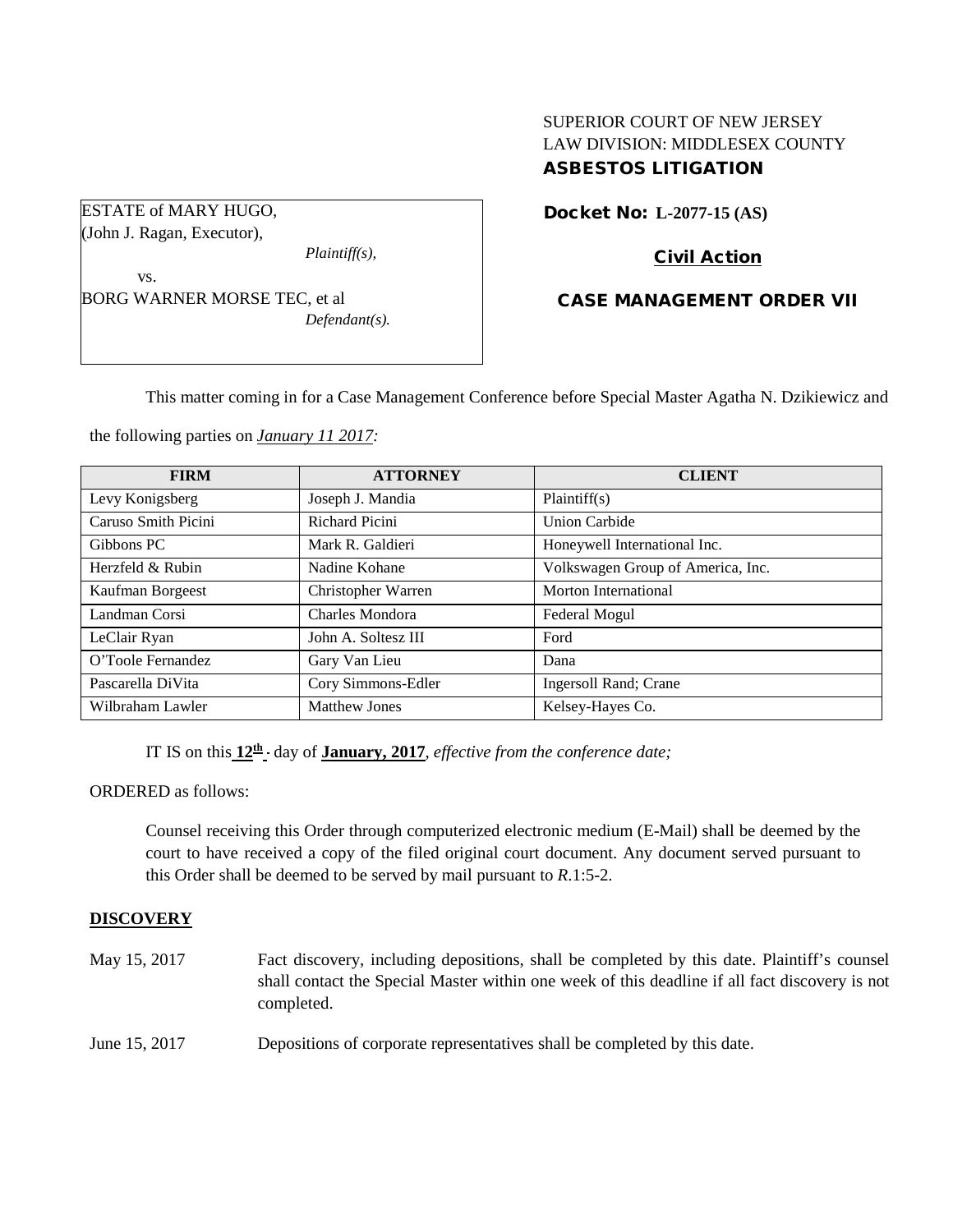## **EARLY SETTLEMENT**

June 16, 2017 Settlement demands shall be served on all counsel and the Special Master by this date.

## **SUMMARY JUDGMENT MOTION PRACTICE**

| June 16, 2017  | Plaintiff's counsel shall advise, in writing, of intent not to oppose motions by this<br>date. |
|----------------|------------------------------------------------------------------------------------------------|
| July 7, 2017   | Summary judgment motions shall be filed no later than this date.                               |
| August 4, 2017 | Last return date for summary judgment motions.                                                 |

## **MEDICAL DEFENSE**

- August 15, 2017 Plaintiff shall serve medical expert reports by this date.
- October 16, 2017 Defendants shall identify its medical experts and serve medical reports, if any, by this date. **In addition, defendants shall notify plaintiff's counsel (as well as all counsel of record) of a joinder in an expert medical defense by this date.**

## **LIABILITY EXPERT REPORTS**

- August **15**, 2017 Plaintiff shall identify its liability experts and serve liability expert reports or a certified expert statement by this date or waive any opportunity to rely on liability expert testimony.
- October 16, 2017 Defendants shall identify its liability experts and serve liability expert reports, if any, by this date or waive any opportunity to rely on liability expert testimony.

#### **EXPERT DEPOSITIONS**

November 10, 2017 Expert depositions shall be completed by this date. To the extent that plaintiff and defendant generic experts have been deposed before, the parties seeking that deposition in this case must file an application before the Special Master and demonstrate the necessity for that deposition. To the extent possible, documents requested in a deposition notice directed to an expert shall be produced three days in advance of the expert deposition. The expert shall not be required to produce documents that are readily accessible in the public domain.

#### **PRE-TRIAL AND TRIAL**

May 19, 2017 The settlement conference previously scheduled on this date is **cancelled**.

November 9, 2017 @ 10:00am Settlement conference. All defense counsel shall appear with authority to negotiate settlement and have a representative authorized to negotiate settlement available by phone. Any request to be excused from the settlement conference shall be made to the Special Master no later than 4:00pm of the day prior to the conference.

\_\_\_\_\_\_\_\_\_\_\_\_\_\_\_\_\_\_\_\_\_\_\_\_\_\_\_\_\_\_\_\_\_\_\_\_\_\_\_\_\_\_\_\_\_\_\_\_\_\_\_\_\_\_\_\_\_\_\_\_\_\_\_\_\_\_\_\_\_\_\_\_\_\_\_\_\_\_\_\_\_\_\_\_\_\_\_\_\_\_\_\_\_\_\_\_\_\_\_\_\_\_\_\_\_\_\_\_\_\_